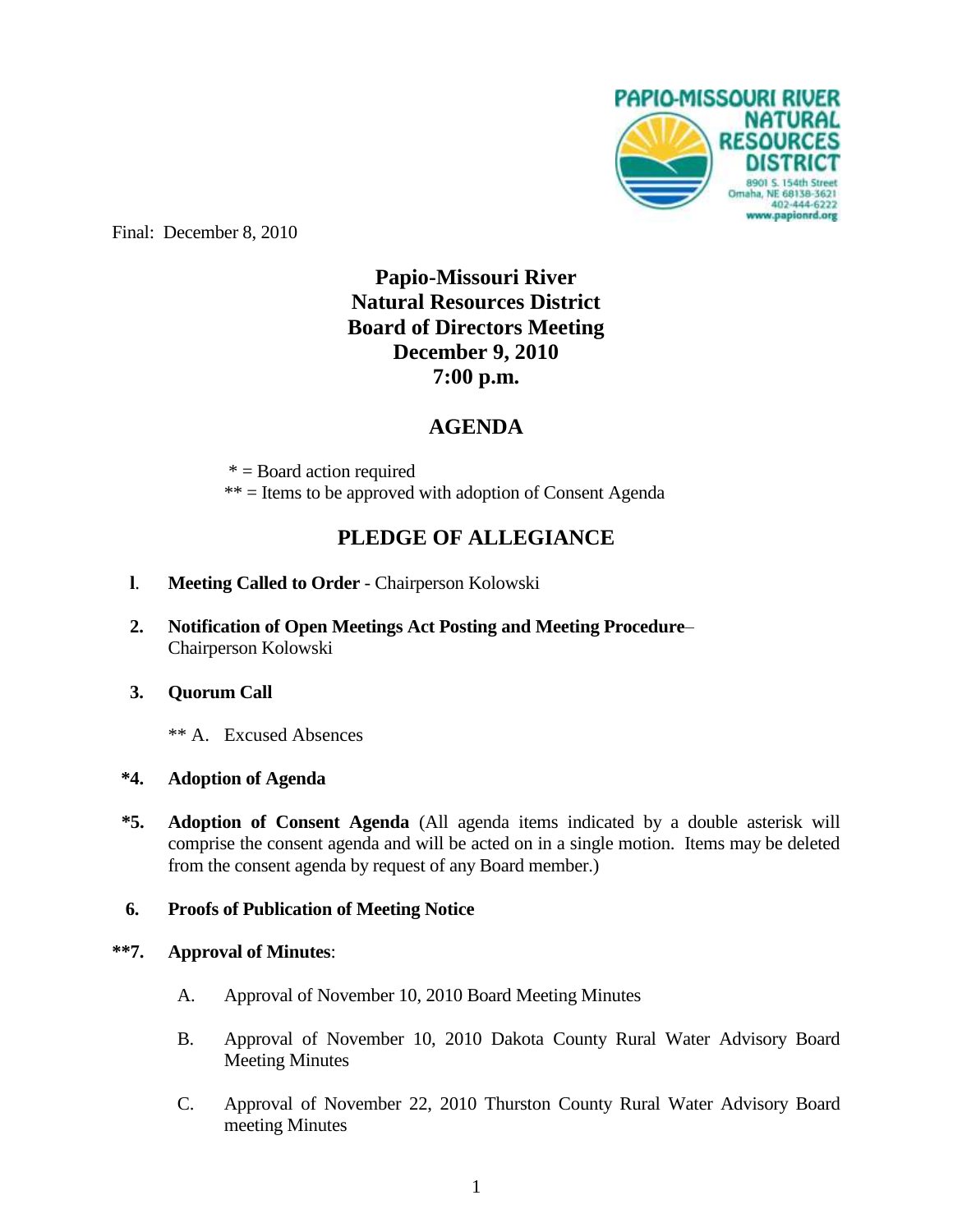#### **8. Agency/Association Reports and Presentations**:

- A. Natural Resources Conservation Service Report Neil Jensen, District Conservationist
- B. Nebraska Association of Resources Districts Director Tesar
	- 1. NARD Legislative Conference, January 25-26, 2011, Lincoln, NE
- C. Lower Platte River Corridor Alliance Report Meghan Sittler
- **9. Public Hearing – Heron Haven Wetland Restoration – Proposed Land Acquisition –** John Winkler, Hearing Officer

#### **10. Subcommittee Reports**:

- \*A. Personnel, Legislative and Public Affairs Subcommittee (December 7, 2010) Director Klug
	- 1. Amendments to P-MRNRD Pay Program Administration Manual for Calendar Year 2011
	- 2. NRD Flexible Spending Plan Amendment #1
- \*B. Programs, Projects and Operations Subcommittee (December 7, 2010) Director John Conley
	- 1. Burt-Washington Drainage District Request for Funding for the Burt County Drainage Ditch Cut Off Project
	- 2. Nebraska Game and Parks Request for Cost Share Assistance for Debris Removal at Lied Platte River Bridge
	- 3. Zorinsky Basin No. 1 Interlocal Agreement with City of Omaha
	- 4. Waterloo Levee Design Interlocal Agreement Amendment #4
- \*C. Finance, Expenditures and Legal Subcommittee (December 7, 2010) Director Tesar
	- 1. FY 2010 Audit
	- 2. Heron Haven Construction Fund Transfer
	- 3. Papio Creek Watershed Structure W-3:
		- a. Construction Change Order and 110% of Budget Item
		- b. John and Mary Camden Temporary Easement Extension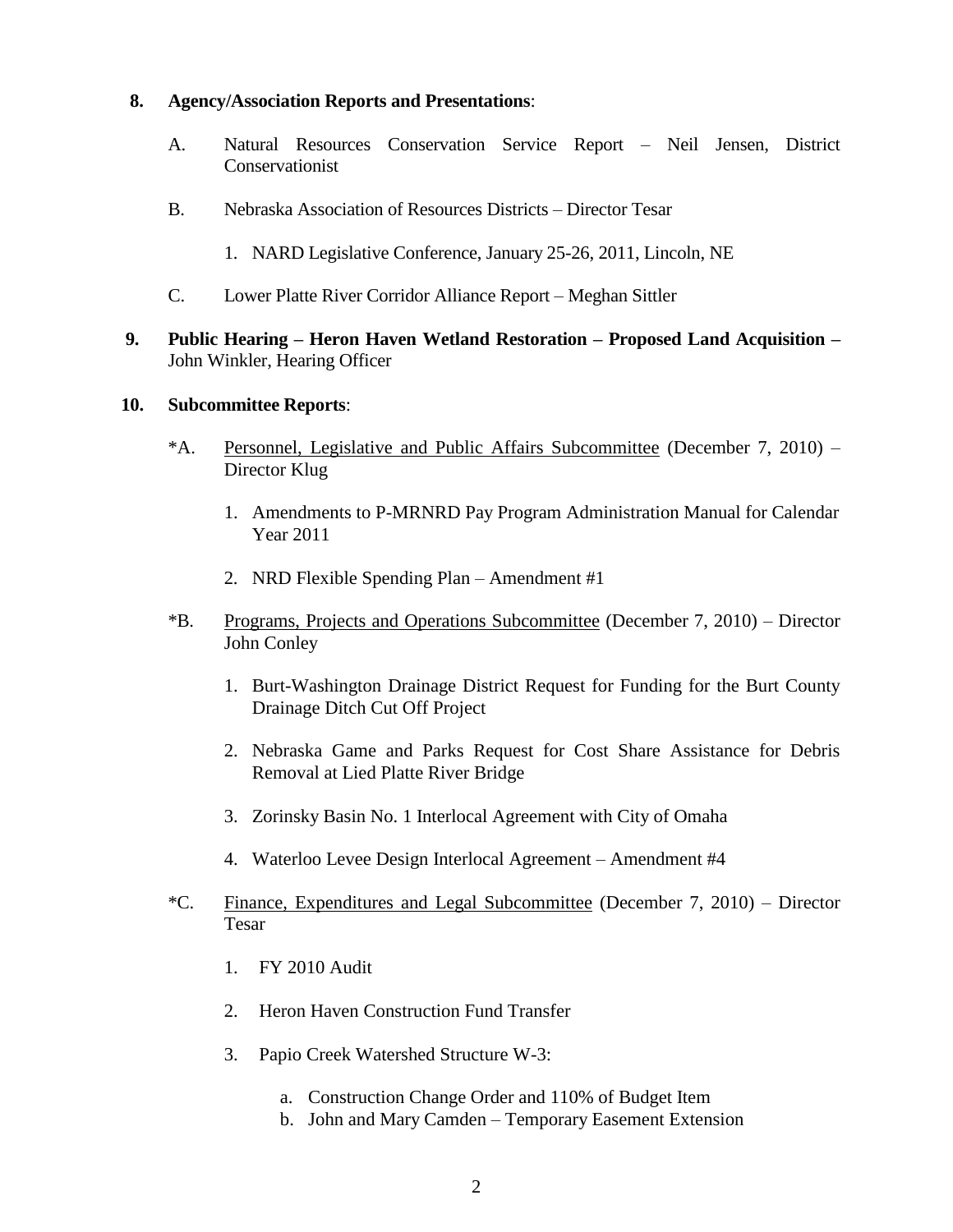#### 4. Dial Realty Note *[Executive Session, if needed]*

#### **\*11**. **Treasurer's Report** -- Director John Conley

- A. District
- B. Dakota County Rural Water Supply
- C. Washington County Rural Water Supply #1
- D. Washington County Rural Water Supply #2
- E. Thurston County Rural Water Supply
- F. Elkhorn River Improvement Project Area
- G. Elkhorn River Breakout Project
- H. Elk/Pigeon Creek Drainage Project
- I. Western Sarpy Drainage Improvement Project Area

#### **12**. **Chairperson's Report** – Chairperson Kolowski

A. P-MRNRD Employee Years of Service Awards:

| $\triangleright$ Dave Kruger, Night Security                   | 10 Years |
|----------------------------------------------------------------|----------|
| $\triangleright$ Ralph Puls, Land & Water Programs Coordinator | 40 Years |

#### **13. General Manager's Report** – John Winkler

- A. I&E Report
- B. Personnel/Miscellaneous Items
- C. Report on Purchases Construction Services, Professional Services, Personal Property
- D. Current and On-Going Programs P-MRNRD Legal Counsel
- E. Papillion Creek Watershed Partnership Report
- F. News Clips

#### **14 Informational Items**:

A. Future Meetings:

| December 24, 2010 | Christmas Holiday – P-MRNRD Offices Closed  |
|-------------------|---------------------------------------------|
| December 31, 2010 | New Year's Holiday – P-MRNRD Offices Closed |
| January 11, 2011  | <b>P-MRNRD Subcommittee Meetings</b>        |
| January 13, 2011  | <b>P-MRNRD Board Meeting</b>                |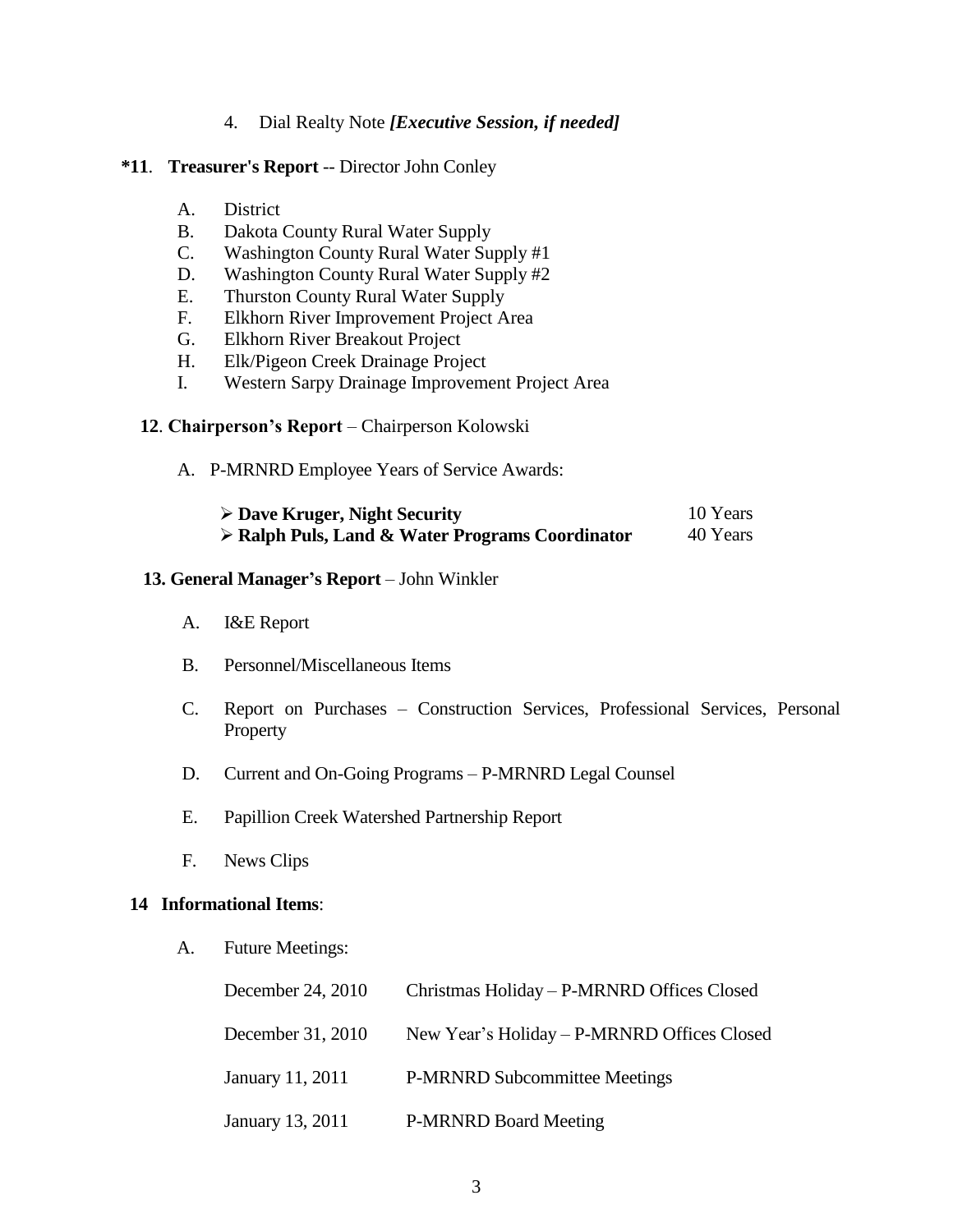| January 17, 2011               | Martin Luther King Day – P-MRNRD Offices Closed                                                   |
|--------------------------------|---------------------------------------------------------------------------------------------------|
| January 18, 2010               | Lower Platte River Corridor Alliance Quarterly Meeting,<br>9:30 a.m., LPNNRD Offices, Lincoln, NE |
| January 25-26, 2011            | NARD Legislative Conference, Lincoln, NE                                                          |
| January 27, 2011               | Papillion Creek Watershed Partnership Meeting, 10:00<br>a.m., NRC                                 |
| Jan $30 - \text{Feb } 2, 2011$ | National Association of Conservation Districts 2011<br>Annual Meeting, Nashville, TN              |
| February 8, 2011               | <b>P-MRNRD Subcommittee Meetings</b>                                                              |
| February 10, 2011              | <b>P-MRNRD Board Meeting</b>                                                                      |
| February 21, 2011              | Presidents' Day - P-MRNRD Offices Closed                                                          |
|                                |                                                                                                   |

B. Next Meeting – January 13, 2011, at the NRC

# **15. Adjournment**